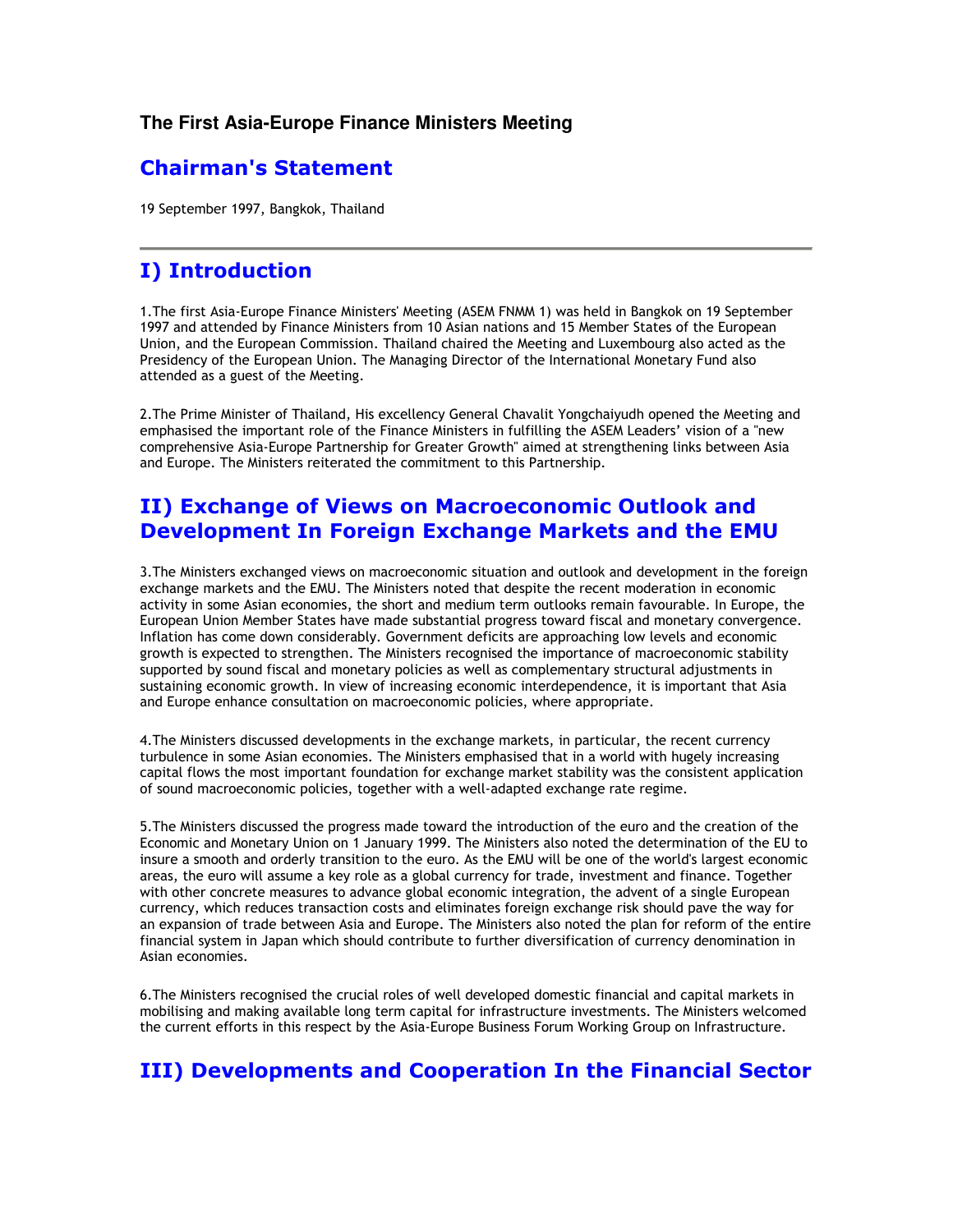7. Globalisation of financial markets while creating opportunities for a better functioning of the global economy, poses challenges for financial supervisors. Supervisory authorities need to keep up with new developments and international cooperation should be strengthened so as to reduce risk and enhance stability.

8. The Ministers welcomed the current efforts at the international level toward the integration of Asian emerging market economies, including the expansion of the membership of the Bank for International Settlements and the establishment of the New Arrangement to Borrow. The Ministers also welcomed the report of the Basle Committee of the BIS on the Core Principles for Effective Banking Supervision and the report of the G-10 Working Party on Financial Stability in Emerging Market Economies, which developed a concerted strategy to improve the robustness of financial systems in emerging markets. The Ministers commended the efforts being made to amend the International Monetary Fund (IMF) Articles of Agreement to make capital account liberalisation a specific purpose of the IMF, and to reach agreement on an appropriate quota increase and distribution and on SDR allocation.

9. The Ministers recognised that there existed considerable scope for greater cooperation between financial supervisors of Asia and Europe. Improved arrangements for exchange of information and sharing of best practices in such areas as financial supervision and regulation, operation of financial markets, and management of payment systems, can lead to enhanced financial stability in the region. The Ministers further agreed that their financial supervisors should hold regular consultations on financial issues being discussed at the international level.

10. The Ministers agreed that, following the rapid rise in the number of financial centres in the world. money laundering is a serious issue which concerns both the EU and Asia. The development of effective protective policies against money laundering had been facilitated by the FATF's Forty Recommendations, now an internationally accepted standard. In this framework, the Ministers agreed on the need for closer cooperation on fighting money laundering,

11. The Meeting noted the importance of bringing the ongoing WTO negotiations on financial services to a successful conclusion by December this year, with significantly improved market access commitments and broad participation. Many member countries have taken important steps in liberalising their financial markets, thereby contributing to a freer flow of capital and a more efficient global financial system. The Ministers welcomed the support made by WTO members to the efforts in the WTO toward further liberalisation in the financial sector, bearing in mind the multilaterally agreed principle of progressive liberalisation. The Meeting noted that such measures, if undertaken in the context of a sound macroeconomic environment, could encourage increased investment and promote financial stability.

# **IV) Customs Cooperation**

12. The Ministers welcomed the substantial achievements of the ASEM Customs Directors General and Commissioners Meeting. The Meeting endorsed their activities in the fields of customs procedures and enforcement, and agreed to support their future work program on exchange of information, sharing of experiences, training programs, development of modem enforcement techniques and development of customs related matters for the facilitation of trade between Asia and Europe.

# V) Initiatives Agreed in Bangkok

13. To promote further cooperation in finance between Asia and Europe, thereby contributing to the Leaders' Vision of a Partnership for Greater Growth, the Ministers agreed to the initiatives outlined below.

14. ASEM Discussion on the Euro and Its Implication on Global and Asian Financial Market.

The Meeting agreed that every opportunity will be offered within the framework of the International Financial Institutions, bilateral contacts, and interregional discussions to keep Asian participants fully informed about the implications for the financial markets of the forthcoming introduction of the euro.

15. Strengthening ASEM Cooperation In Fighting Money Laundering